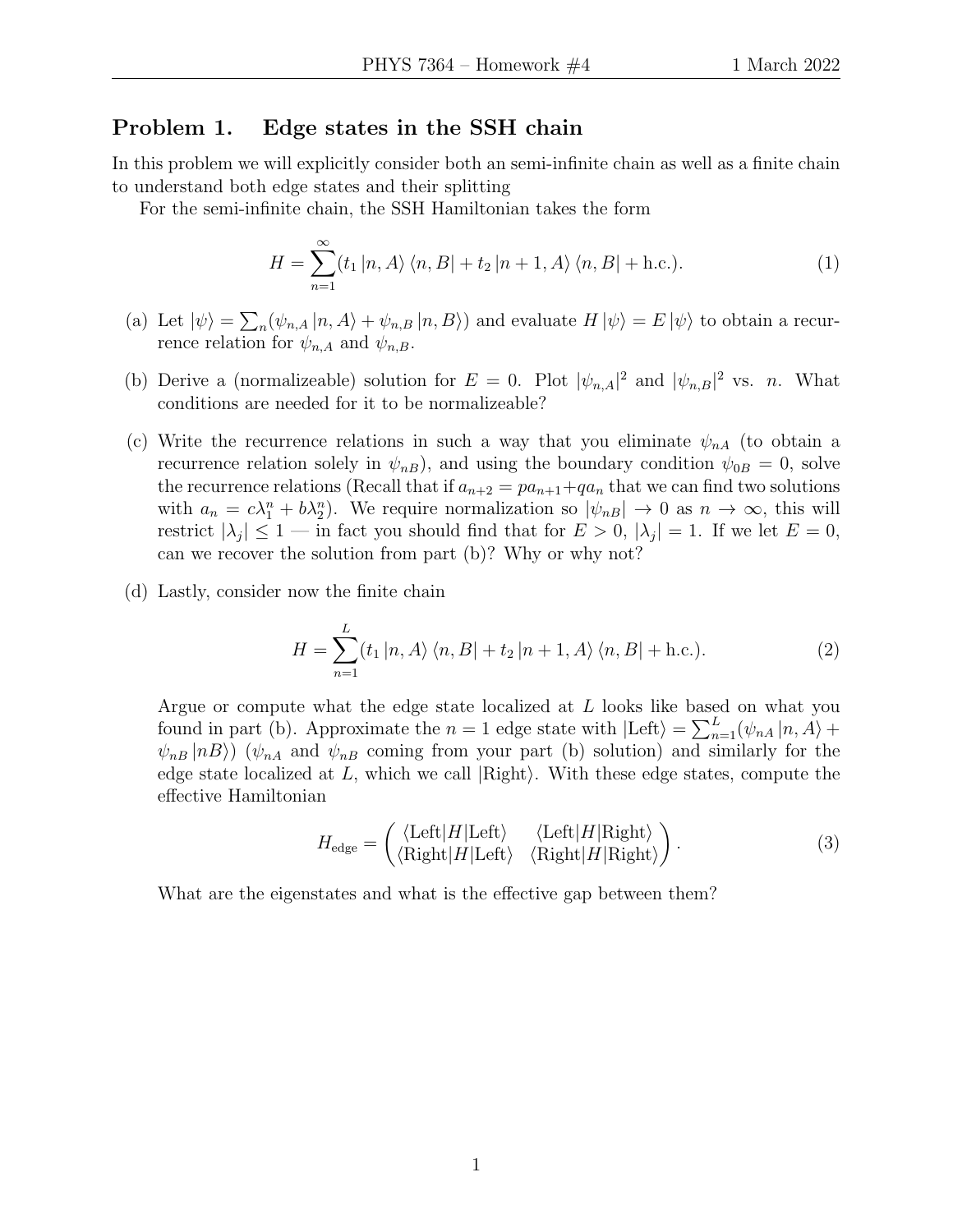## Problem 2. Modified Bulk SSH model

Consider the usual SSH Hamiltonian

$$
H_0 = \sum_{n=-\infty}^{\infty} (t_1 | n, A \rangle \langle n, B | + t_2 | n + 1, A \rangle \langle n, B | + \text{h.c.}), \tag{4}
$$

but with an added term

$$
V = t' \sum_{n=-\infty}^{\infty} (i |n+1, A\rangle \langle n, A| - i |n, A\rangle \langle n+1, A|)
$$
 (5)

- (a) For the full Hamiltonian  $H = H_0 + V$  what symmetries remain in this Hamiltonian (list the symmetries of  $H_0$  and indicate which ones V breaks and which ones it preserves)? What is its topological classification  $(0, \mathbb{Z}_2, \text{or } \mathbb{Z})$ ?
- (b) Find the k-space Hamiltonian for  $H = H_0 + V$  and cast it into the form  $H = \epsilon(k) +$  $\mathbf{d}(k) \cdot \boldsymbol{\sigma}$ . What are its eigenenergies?
- (c) Compute the polarization of the bottom band.